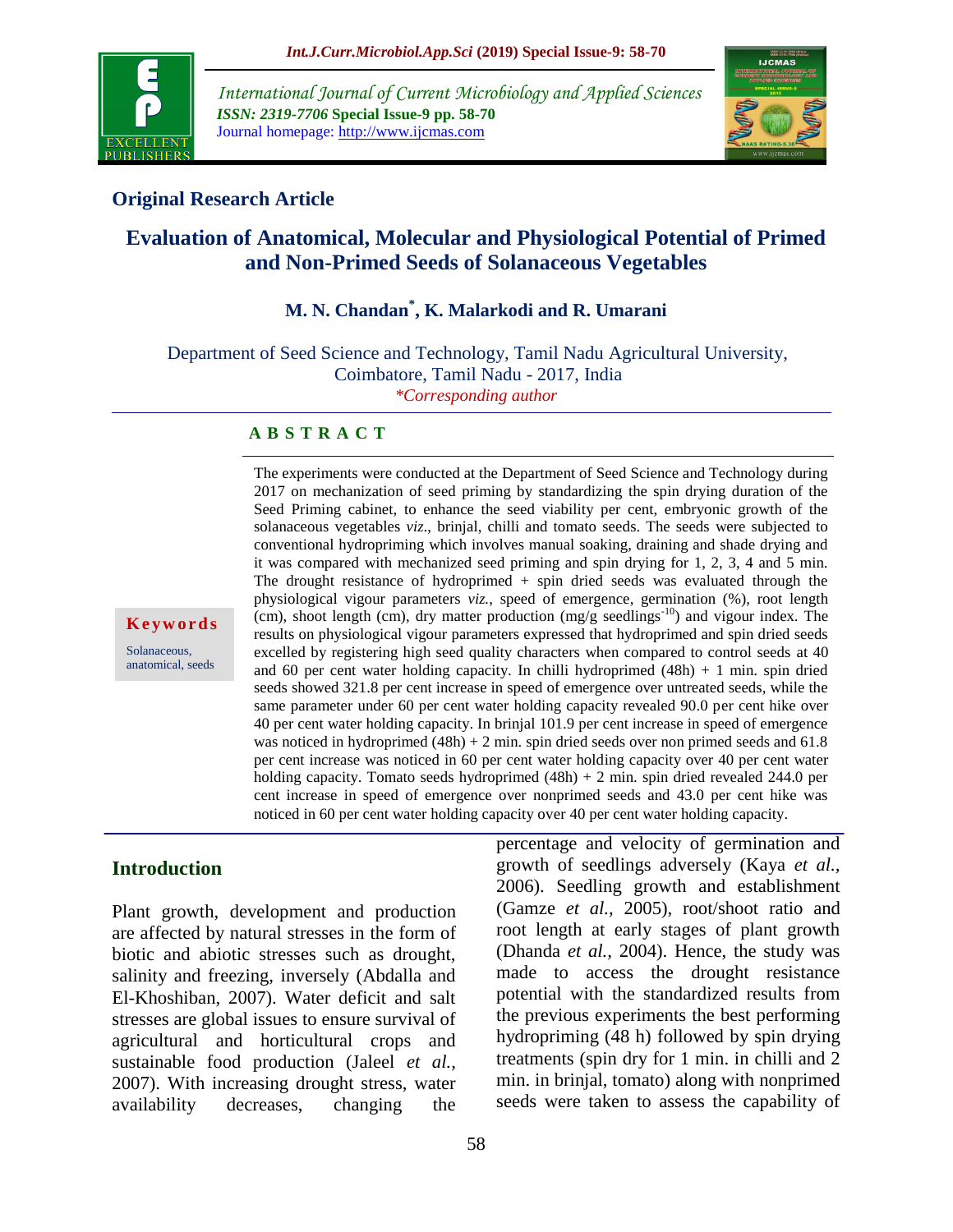treated seeds to survive under water stress condition.

Priming increases resistance to abiotic stresses (Farooq *et al.,* 2008). Primed seeds have been reported to give rise to crops, which matured earlier, and gave higher yields (Ndunguru and Rajabu, 2004). On-farm seed priming (Hydro-priming) can significantly be helpful in order to obtain good crop establishment in many crops of tropical region such as sorghum, rice, maize and pigeon pea. Inducing resistance against stresses like drought stress, heat stress etc. is one of the prominent advantages of seed priming in many important field crops (Javid Nawaz *et al.,* 2013). Seed priming sets in motion germination-related activities (e.g. respiration, endosperm weakening, and gene transcription and translation, etc.) that facilitate the transition of quiescent dry seeds into germinating state and lead to improved germination potential. Secondly, priming imposes abiotic stress on seeds that represses radicle protrusion but stimulates stress responses (e.g. accumulation of LEAs), potentially inducing cross-tolerance. Together, these two strategies constitute a 'priming memory' in seeds, which can be recruited upon a subsequent stress-exposure and mediates greater stress-tolerance of germinating primed seeds (Chen and Arora, 2013).

## **Materials and Methods**

Genetically pure fresh seeds of brinjal (CO 2), chilli (K 2), and tomato (Arkavikas) were used in the experiments. Seed priming cabinet was used for standardization of spin drying duration. The major advantage of the machine is automatic draining of the priming solution and 'hands free' partial drying of the seeds, which enables hassle free handling of soaked seeds for further drying to original moisture content.

### **Effect of seed priming on seed vigour under water stress conditions**

The seeds of all the test crops were subjected to the following treatments.

Seven replications of 25 seeds were subjected to seed germination test in sand medium having a water holding capacities of 40 and 60 percentage by using Factorial completely randomised block design.

## **Estimation of water holding capacities**

For preparing the sand media at the above said water holding capacities, a known quantity (weight basis) of sand was taken in aluminium tray. The trays filled with sand were weighed initially on a sensitive platform balance. Then, known quantity of water was added till the media reached saturation and weighed again. The difference in weight was noted and the total quantity of water added to reach saturation was noted. This ratio of sand: water was taken as 100 % moisture holding capacity and from this 40 and 60 per cent of water was added to sand media to create sand media with 40 and 60 per cent water holding capacities. The sand water ratio was given below.

## **Observations**

## **Germination (%)**

Three replicates of 100 seeds each were germinated by using roll towel method (Between paper) under the test conditions of  $25 \pm 2$  °C temperature and 90  $\pm$  3 % RH maintained in a germination room illuminated with fluorescent light. After the test period of above mentioned crops, the number of normal seedlings in each replication was counted and expressed in percentage (ISTA, 2007). For the drought resistance experiment sand media was used with above said same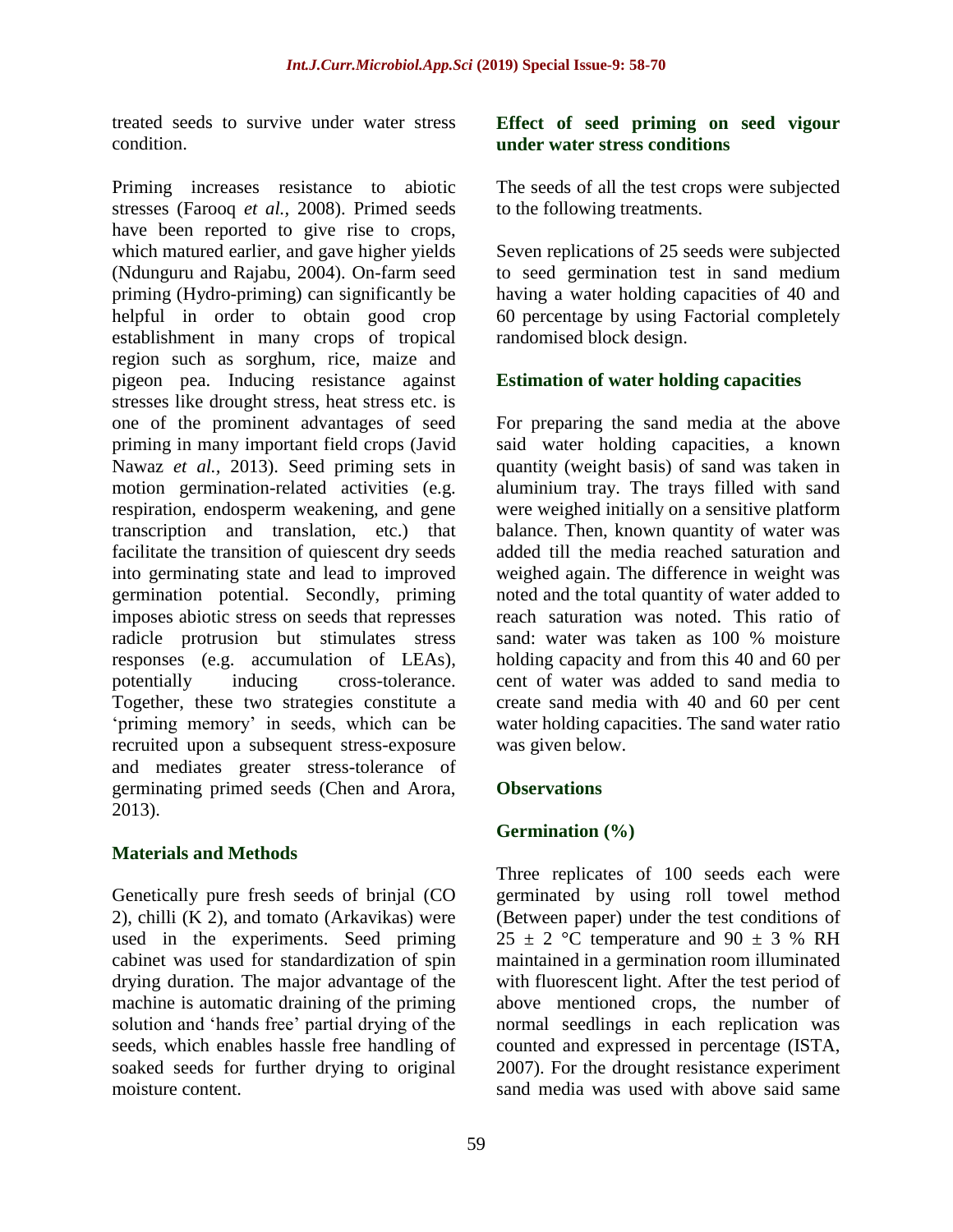environment condition instead of between paper method.

### **Speed of emergence, Root length and Shoot length**

Speed of emergence was calculated by using Maguire (1962) method. Whereas, ten normal seedlings were selected at random from each replication and used for measuring the root length and shoot length and expressed in centimetre.

## **Dry matter production (mg seedlings-10)**

Ten normal seedlings used for measuring root and shoot length were dried in shade for 24 h and then, in a hot air oven maintained at 85 °C for 48 h and allowed to cool in a desiccator for 30 min. The dried seedlings were weighed in an electronic digital balance and the mean values were expressed in mg seedlings $^{-10}$  (Gupta, 1993).

## **Vigour index**

Vigour index value was computed using the following formula and the mean values were expressed in whole number (Abdul-Baki and Anderson, 1973).

Vigour index = Germination  $(\%)$  x Dry matter production (mg seedlings $^{-10}$ )

## **Statistical analysis**

The data obtained from various experiments were analysed for the 'F' test of significance adopting the procedure described by Panse and Sukhatme (1985). Wherever necessary, the per cent values were transformed to angular (Arc-sine) values before analysis. The critical difference (CD) was calculated at 5 per cent ( $P = 0.05$ ) probability level and wherever 'F' value is non-significant it is denoted by 'NS'.

#### **Results and Discussion**

### **Chilli (Table 1& 2)**

#### **Speed of emergence**

The analysis of variance showed highly significant difference in speed of emergence due to water holding capacity (W), hydropriming + spin drying treatments (T) and the interaction between the factors. Among the water holding capacity treatments, 60 per cent found to be superior withthe mean value of 2.66, than 40 per cent water holding capacity (1.40). Hydroprimed +spin dried for 1 min. showed quickest germination (3.29) over the control seeds (0.78) which has 76.3 percent reduction in speed of germination over the best treatment. Withrespect to the interactions between the factors hydroprimed + spin dried seeds for 1 min.sown in 60 per cent water holding capacity showed quickest germination of 3.37, followed by hydroprimed  $+$  spin dried seeds for 1 min. sown in 40 per cent water holding capacity (2.81). The control seeds sown in 40 per cent water holding capacity showed nil speed of germination (0).

#### **Germination (%)**

The analysis of variance showed highly significant difference in germination due to hydropriming + spin drying treatments (T) and water holding capacities (W) and the interaction between the factor T x W. Data on different water holding capacities revealed that, 60 per cent water holding capacity was found to be significant with the mean germination percentage of 45 %, over the 40 per cent water holding capacity (23 %). Among the treatments (T) highly significant difference was found in hydroprimed + spin dried for 1 min. with mean germination of 57%, over the control seeds (0 %). With respect to interactions between the factors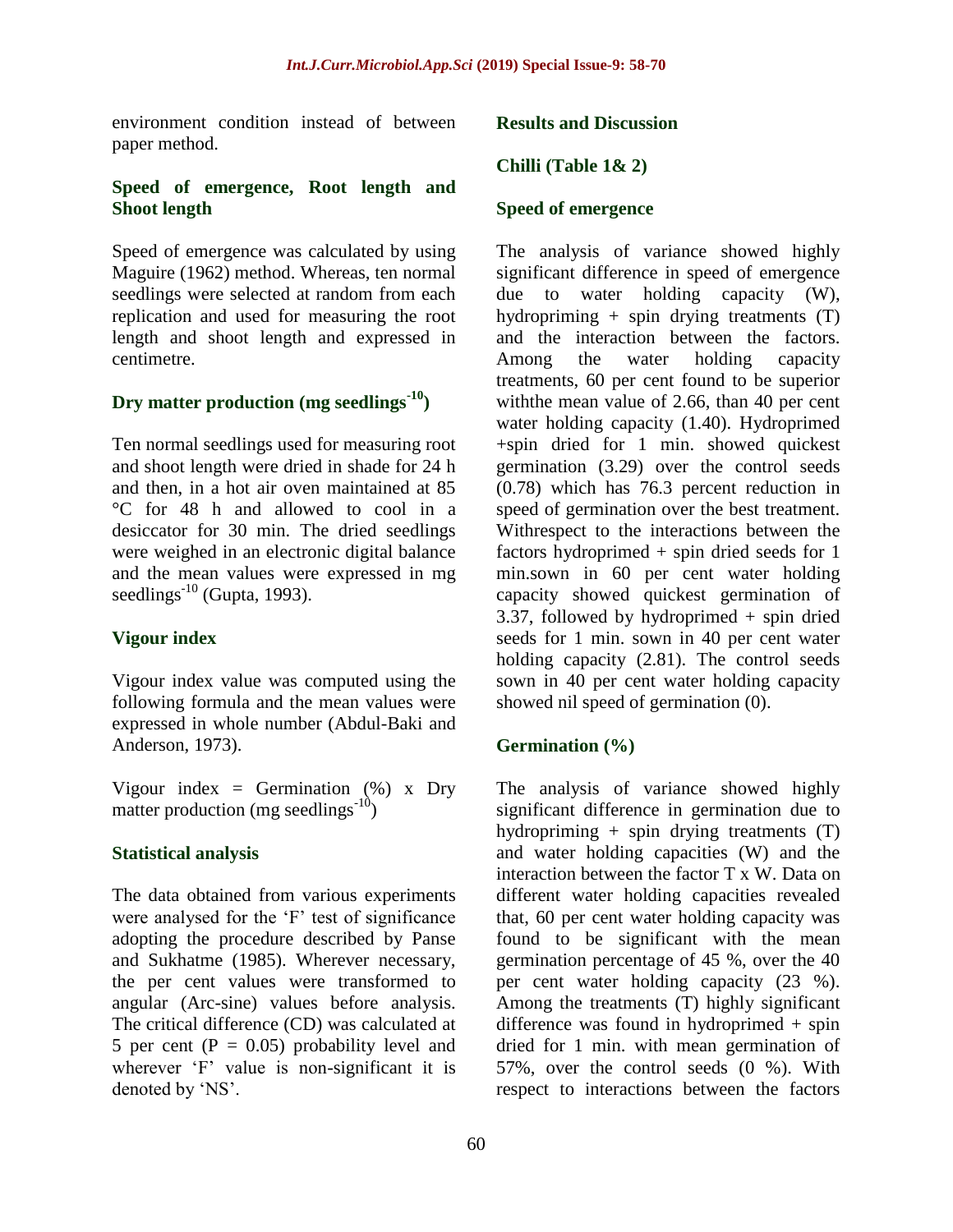hydroprimed + spin dried seeds for 1 min. sown in 60 per cent water holding capacity showed highest germination of 67 %, followed by hydroprimed + spin dried seeds for 1min. sown in 40 per cent water holding capacity (46 %). The control seeds sown in 40 percent water holding capacity showed nil germination.

## **Root length (cm)**

The differences in root length were highly significant due to hydropriming + spin drying treatments (T), water holding capacities (W) and the interaction between T x W. Among the treatments, seeds hydroprimed + spin dried for 1 min. produced the longest root of 8.94 cm. whereas the nonprimed seeds recorded the shortest root length of 3.96 cm. As the water holding capacity increased  $(W_1)$ to  $W_2$ ), the root length was increased significantly from 4.00 to 8.89 cm. With respect to interactions between the factors hydroprimed + spin dried seeds for 1 min. sown in 60 per cent water holding capacity showed longest root length of 9.87 cm, followed by hydroprimed + spin dried seeds for 1min. sown in 40% water holding capacity (8.01 cm). The control seeds sown in 40 per cent water holding capacity showed nil.

## **Shoot length (cm)**

The shoot length of the seedlings showed highly significant differences due to hydropriming + spin drying treatments (T), water holding capacities (W) and the interaction between T x W. The seedlings obtained from hydropriming + spin drying for 1 min. recorded the maximum shoot length (5.13 cm). Whereas the minimum mean value was recorded by nonprimed seed (2.29 cm). Over the 40 per cent and 60 per cent water holding capacities advanced, the mean shoot length increased significantly from 2.31 cm

to 5.11 cm. With respect to the interactions between the factors hydroprimed + spin dried seeds for 1 min. sownin 60 per cent water holding capacity showed longest shoot length of 5.64 cm, followed by hydroprimed  $+$  spin dried seeds for 1 min. sown in 40 per cent water holding capacity (4.62 cm). The control seeds sown in 40 per cent water holding capacity showed nil.

# **Dry matter production (mg seedlings-10)**

The differences in dry matter production of seedlings were highly significant due to hydropriming + spin drying treatments (T) and water holding capacities (W) and for their interaction between T x W. Among the treatments  $(T)$ , seeds hydroprimed + spin dried for 1 min. produced the highest dry matter production of (28.3 mg), while the lowest dry matter was produced by nonprimed seeds (12.9 mg). As the water holding capacity advanced from 40 per cent to 60 per cent the increase in dry matter production was noticed from 13.2 mg to 28.0 mg. With respect to the interactions between the factors hydroprimed  $+$  spin dried seeds for 1 min. sown in 60 per cent water holding capacity showed maximum dry matter production of 30.2 mg, followed by hydroprimed + spin dried seeds for 1 min. sown in 40 per cent water holding capacity (26.4 mg). The control seeds sown in 40 per cent water holding capacity showed nil.

## **Vigour index**

Highly significant variations were observed in vigour index due to hydropriming  $+$  spin drying treatments (T), and water holding capacities and their interaction (T x W). The analysis of variance revealed highly significant improvement in seeds hydroprimed + spin dried for 1 min.  $(T_1)$  with a mean vigour index of 1618 over the  $(T_0)$ non primed seeds (298). Among the water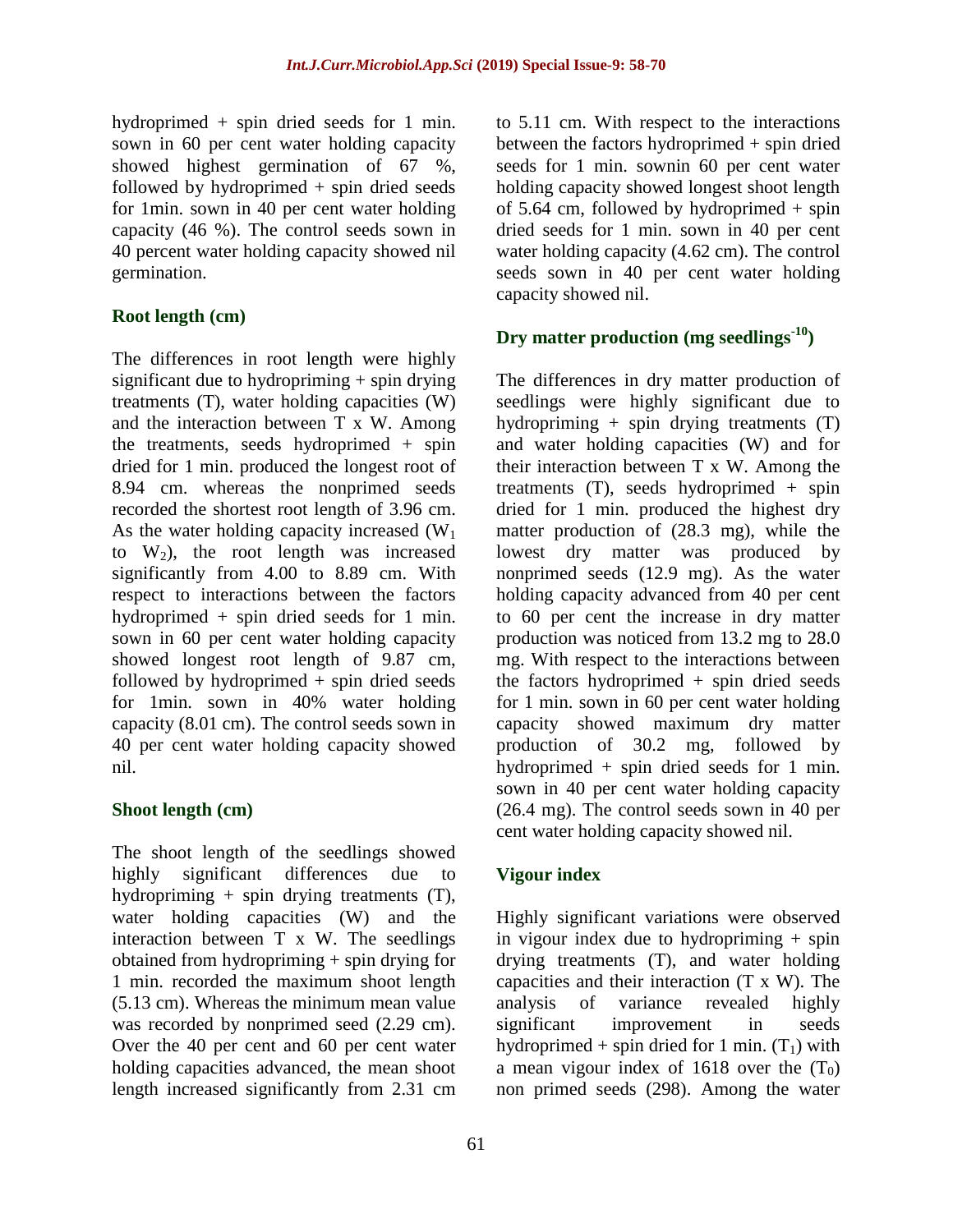holding capacities, the mean vigour index value reduced concomitantly from 1309 ( $W_2$ – 60 % water holding capacity) to 607 ( $W_1$  – 40 % water holding capacity).

### **Brinjal (Table 3 & 4)**

### **Speed of emergence**

The analysis of variance showed highly significant difference in speed of emergence due to water holding capacity (W), hydropriming + spin drying treatments (T) and the interaction between the factors was nonsignificant.

Among the water holding capacity treatments, 60 per cent found to be superior with the mean value of 3.77, than 40 per cent water holding capacity (2.33). Hydroprimed + spin dried for 2 min. showed quickest germination (4.08) over the control seeds  $(2.02)$ .

## **Germination (%)**

The analysis of variance showed highly significant difference in germination due to hydropriming  $+$  spin drying treatments  $(T)$ and water holding capacities (W). Whereas, the interaction between T x W was nonsignificant. Among the different water holding capacities, 60 per cent water holding capacity was found to be significant with the mean germination percentage of (77 %), over the 40 per cent water holding capacity (54 %). Among the treatments (T) highly significant difference was found in hydroprimed + spin dried for 2 min. with mean germination percentage of 84 %, over the control seeds (47 %).

## **Root length (cm)**

The differences in root length were highly significant due to hydropriming  $+$  spin drying treatments (T), water holding capacities (W). Whereas, the interaction between T x W was nonsignificant. Among the treatments, seeds hydroprimed + spin dried for 2 min. produced longest root of 7.95 cm. whereas the nonprimed seeds recorded the shortest root length of 6.35 cm. As the water holding capacity advanced  $(W_1$  to  $W_2$ ), the root length was increased significantly from 6.65 to 7.65 cm.

## **Shoot length (cm)**

The shoot length of the seedlings showed highly significant differences due to hydropriming + spin drying treatments (T), water holding capacities (W). Whereas, the interaction between T x W was nonsignificant. The seedlings obtained from hydropriming + spin drying for 2 min. recorded the maximum shoot length (5.35 cm). Whereas the minimum mean value was recorded by nonprimed seed (2.75 cm). Over the 40 per cent and 60 per cent water holding capacities advanced, the mean shoot length increased significantly from 3.65 cm to 4.45 cm.

## **Dry matter production (mg seedlings-10)**

The differences in dry matter production of seedlings were highly significant due to hydropriming + spin drying treatments  $(T)$ and water holding capacities (W) and for their interaction between T x W was nonsignificant.

Among the treatments (T), seeds hydroprimed + spin dried for 2 min. produced the highest dry matter production of (18.7 mg), while the lowest dry matter was produced by nonprimed seeds (15.4 mg). As the water holding capacity advanced from 40 per cent to 60 per cent the increase in dry matter production was noticed from 15.8 mg to 18.3 mg.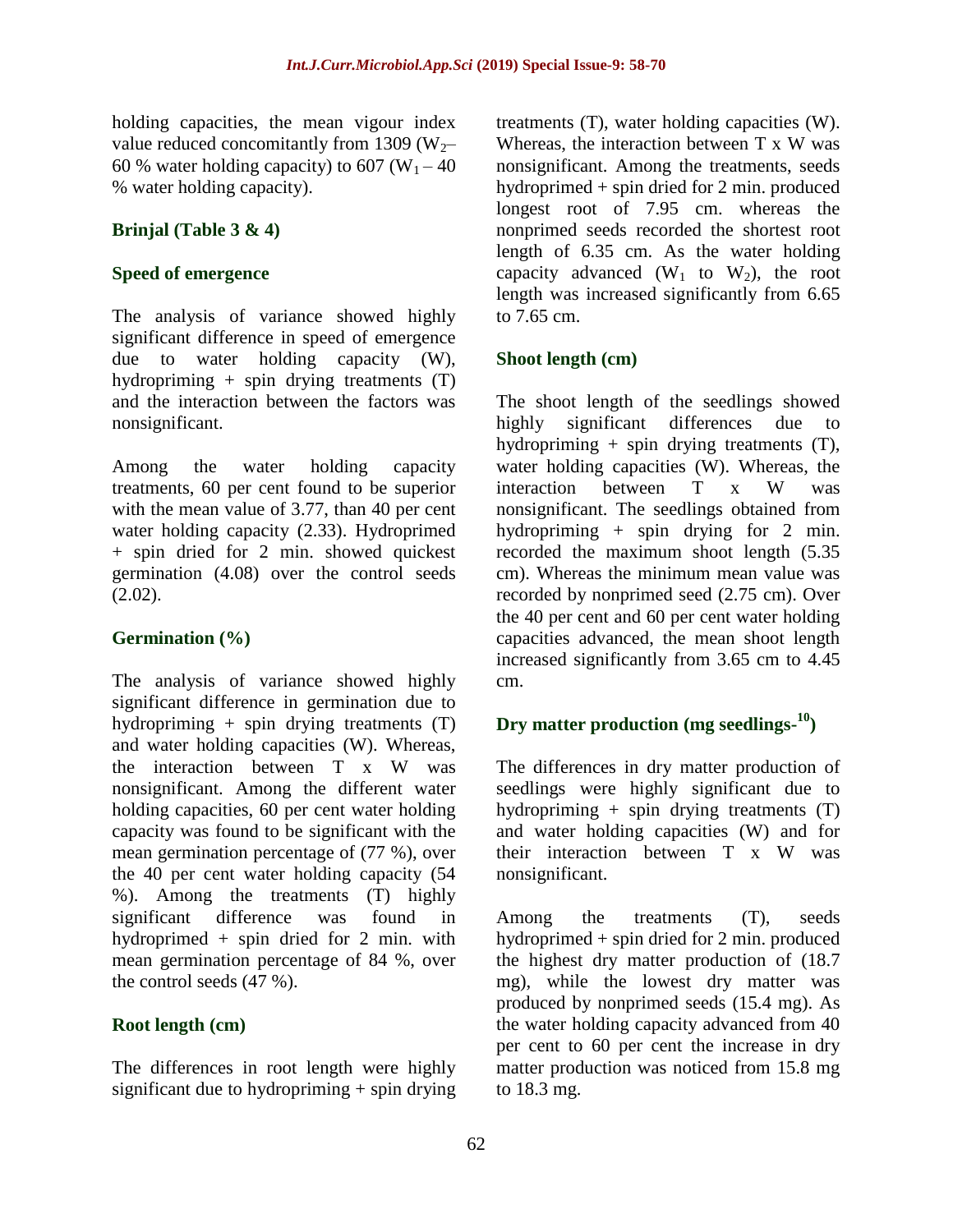| <b>Parameters</b>  |                  | <b>Speed of germination</b> |             |                 | Germination $(\% )$ |               |          | Root length (cm) |              |  |
|--------------------|------------------|-----------------------------|-------------|-----------------|---------------------|---------------|----------|------------------|--------------|--|
| <b>Treatments</b>  | $\mathbf{W_{1}}$ | $\mathbf{W}_{2}$            | <b>Mean</b> | $W_1$           | $\mathbf{W}_{2}$    | <b>Mean</b>   | $W_1$    | $W_2$            | <b>Mean</b>  |  |
| $T_0$              | $\Omega$         | 1.56                        | 0.78        | $\theta$<br>(0) | 23<br>(28.65)       | 12<br>(14.32) | $\theta$ | 7.92             | 3.96         |  |
| $T_1$              | 2.81             | 3.77                        | 3.29        | 46<br>(42.70)   | 67<br>(54.94)       | 57<br>(48.82) | 8.01     | 9.87             | 8.94         |  |
| <b>Mean</b>        | 1.40             | 2.66                        | 2.03        | 23<br>(21.35)   | 45<br>(41.79)       | 34<br>(31.57) | 4.00     | 8.89             | 6.45         |  |
|                    | W                | Т                           | WxT         | W               | T                   | <b>WxT</b>    | W        | T                | $W \times T$ |  |
| <b>SEd</b>         | 0.02             | 0.02                        | 0.03        | 0.32            | 0.33                | 0.46          | 0.06     | 0.06             | 0.09         |  |
| CD<br>$(P = 0.05)$ | 0.05             | 0.05                        | 0.07        | 0.70            | 0.71                | 1.00          | 0.13     | 0.14             | 0.19         |  |

**Table.1** Effect of hydropriming and spin drying on speed of germination, germination (%) and root length (cm) of chilli under water stress condition

(Figures in parentheses indicates arcsine values)

**Table.2** Effect of hydropriming and spin drying on shoot length (cm), dry matter production (mg seedlings<sup>-10</sup>) and vigour index of chilli under water stress condition

| <b>Parameters</b>  | Shoot length (cm) |                |             |                | Dry matter production<br>(mg seedlings <sup>-10</sup> ) | Vigour index |                  |                  |             |
|--------------------|-------------------|----------------|-------------|----------------|---------------------------------------------------------|--------------|------------------|------------------|-------------|
| <b>Treatments</b>  | $\mathbf{W_{1}}$  | $\mathbf{W}_2$ | <b>Mean</b> | $\mathbf{W}_1$ | $\mathbf{W}_{2}$                                        | <b>Mean</b>  | $\mathbf{W_{1}}$ | $\mathbf{W}_{2}$ | <b>Mean</b> |
| $\rm T_{0}$        | 0                 | 4.59           | 2.29        | $\Omega$       | 25.9                                                    | 12.9         | 0                | 596              | 298         |
| $T_1$              | 4.62              | 5.64           | 5.13        | 26.4           | 30.2                                                    | 28.3         | 1214             | 2023             | 1618        |
| <b>Mean</b>        | 2.31              | 5.11           | 3.71        | 13.2           | 28.0                                                    | 20.6         | 607              | 1309             | 958         |
|                    | W                 | Т              | <b>WxT</b>  | W              | т                                                       | <b>WxT</b>   | W                | т                | <b>WxT</b>  |
| <b>SEd</b>         | 0.03              | 0.03           | 0.05        | 0.25           | 0.25                                                    | 0.35         | 10.1             | 10.1             | 14.32       |
| CD<br>$(P = 0.05)$ | 0.07              | 0.08           | 0.11        | 0.54           | 0.55                                                    | 0.77         | 22.0             | 22.0             | 31.21       |

(Figures in parentheses indicates arcsine values)

W<sub>1</sub> - 40 % Water holding capacity; W<sub>2</sub> – 60% Water holding capacity

 $T_0$  – Control (Raw seeds);  $T_1$ - Hydro priming & best spin duration (1 min.)

**Table.3** Effect of hydropriming and spin drying on speed of germination, germination (%) and root length (cm) of brinjal under water stress condition

| <b>Parameters</b> | <b>Speed of germination</b> |                  |             | Germination $(\% )$ |               |               | Root length (cm) |                  |                                    |
|-------------------|-----------------------------|------------------|-------------|---------------------|---------------|---------------|------------------|------------------|------------------------------------|
| <b>Treatments</b> | $\mathbf{W}_{1}$            | $\mathbf{W}_{2}$ | <b>Mean</b> | $W_1$               | $W_2$         | <b>Mean</b>   | $\mathbf{W}_{1}$ | $\mathbf{W}_{2}$ | <b>Mean</b>                        |
| $T_0$             | 1.35                        | 2.70             | 2.02        | 34<br>(35.66)       | 61<br>(51.35) | 47<br>(43.50) | 5.80             | 6.90             | 6.35                               |
| $T_1$             | 3.32                        | 4.85             | 4.08        | 75<br>(60.00)       | 94<br>(75.82) | 84<br>(67.91) | 7.50             | 8.40             | 7.95                               |
| <b>Mean</b>       | 2.33                        | 3.77             | 3.05        | 54<br>(47.83)       | 77<br>(63.58) | 66<br>(55.70) | 6.65             | 7.65             | 7.15                               |
|                   | W                           | T                | W x T       | W                   | Т             | WxT           | W                | Т                | $\mathbf{W} \mathbf{x} \mathbf{T}$ |
| <b>SEd</b>        | 0.01                        | 0.01             | 0.02        | 0.47                | 0.48          | 0.68          | 0.07             | 0.07             | 0.10                               |
| $CD (P = 0.05)$   | 0.03                        | 0.03             | <b>NS</b>   | 1.04                | 1.04          | <b>NS</b>     | 0.15             | 0.15             | <b>NS</b>                          |

(Figures in parentheses indicates arcsine values) NS: Non Significant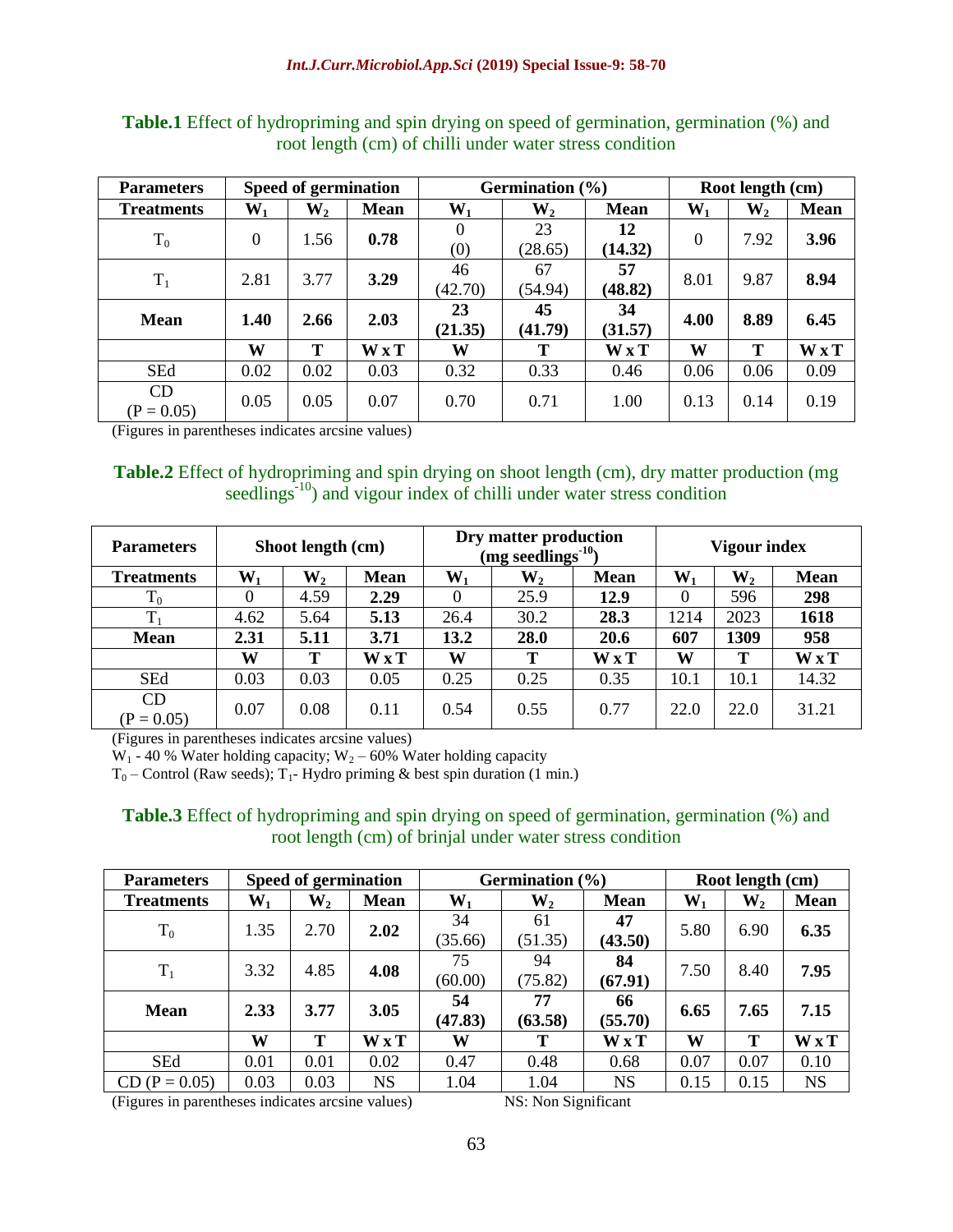| <b>Parameters</b> |       | Shoot length (cm) |             |                | Dry matter production<br>(mg seedlings <sup>-10</sup> ) |             | Vigour index |                  |             |
|-------------------|-------|-------------------|-------------|----------------|---------------------------------------------------------|-------------|--------------|------------------|-------------|
| <b>Treatments</b> | $W_1$ | $\mathbf{W_{2}}$  | <b>Mean</b> | $\mathbf{W}_1$ | $\mathbf{W_{2}}$                                        | <b>Mean</b> | $W_1$        | $\mathbf{W}_{2}$ | <b>Mean</b> |
| $T_0$             | 2.4   | 3.1               | 2.75        | 14.2           | 16.6                                                    | 15.4        | 483          | 1013             | 748         |
|                   | 4.9   | 5.8               | 5.35        | 17.4           | 20.1                                                    | 18.7        | 1305         | 1890             | 1597        |
| <b>Mean</b>       | 3.65  | 4.45              | 4.05        | 15.8           | 18.3                                                    | 17.0        | 894          | 1451             | 1172        |
|                   | W     | T                 | <b>WxT</b>  | W              | т                                                       | <b>WxT</b>  | W            | т                | WxT         |
| <b>SEd</b>        | 0.03  | 0.03              | 0.05        | 0.17           | 0.17                                                    | 0.24        | 14.3         | 14.4             | 20.35       |
| $(P = 0.05)$      | 0.07  | 0.07              | <b>NS</b>   | 0.39           | 0.38                                                    | NS          | 31.3         | 31.3             | <b>NS</b>   |

**Table.4** Effect of hydropriming and spin drying on shoot length (cm), dry matter production (mg seedlings<sup>-10</sup>) and vigour index of brinjal under water stress condition

(Figures in parentheses indicates arcsine values) NS: Non Significant

 $W_1$  - 40 % Water holding capacity;  $W_2$  – 60% Water holding capacity

 $T_0$  – Control (Raw seeds);  $T_1$ - Hydro priming & best spin duration (2 min.)

Concomitantly from 1451 (W<sub>2</sub> – 60 % water holding capacity) to 894 (W<sub>1</sub> – 40 % water holding capacity) accounting for 62.3 per cent reduction.

## **Table.5** Effect of hydropriming and spin drying on speed of germination, germination (%) and root length (cm) of tomato under water stress condition

| <b>Parameters</b>  |                | Speed of germination |             | Germination $(\% )$ | Root length (cm) |              |       |                  |             |
|--------------------|----------------|----------------------|-------------|---------------------|------------------|--------------|-------|------------------|-------------|
| <b>Treatments</b>  | $\mathbf{W}_1$ | $\mathbf{W}_{2}$     | <b>Mean</b> | $W_1$               | $\mathbf{W}_{2}$ | <b>Mean</b>  | $W_1$ | $\mathbf{W}_{2}$ | <b>Mean</b> |
| $\rm T_{0}$        | 0.43           | 1.07                 | 0.75        | 15 (22.78)          | 31 (33.83)       | 23(28.30)    | 11.2  | 13.7             | 12.4        |
| $T_1$              | 2.31           | 2.86                 | 2.58        | 79 (62.72)          | 86 (68.02)       | 82 (65.37)   | 17.3  | 18.1             | 17.7        |
| <b>Mean</b>        | 1.37           | 1.96                 | 1.66        | 47 (42.75)          | 58 (50.92)       | 52(46.83)    | 14.2  | 15.9             | 15.0        |
|                    | W              | т                    | <b>WxT</b>  | W                   | T                | $W \times T$ | W     | T                | <b>WxT</b>  |
| <b>SEd</b>         | 0.01           | 0.01                 | 0.02        | 0.33                | 0.34             | 0.48         | 0.08  | 0.08             | 0.12        |
| CD<br>$(P = 0.05)$ | 0.03           | 0.03                 | NS          | 0.74                | 0.74             | <b>NS</b>    | 0.19  | 0.18             | <b>NS</b>   |

(Figures in parentheses indicates arcsine values) NS: Non Significant

#### **Table.6** Effect of hydropriming and spin drying on shoot length (cm), dry matter production (mg seedlings $\frac{1}{10}$ ) and vigour index of tomato under water stress condition

| <b>Parameters</b>  | Shoot length (cm) |                  |             |       | Dry matter production<br>(mg seedlings <sup>-10</sup> ) |             | <b>Vigour index</b> |                  |             |
|--------------------|-------------------|------------------|-------------|-------|---------------------------------------------------------|-------------|---------------------|------------------|-------------|
| <b>Treatments</b>  | $W_1$             | $\mathbf{W}_{2}$ | <b>Mean</b> | $W_1$ | $\mathbf{W}_{2}$                                        | <b>Mean</b> | $\mathbf{W}_{1}$    | $\mathbf{W}_{2}$ | <b>Mean</b> |
| $\rm T_0$          | 3.50              | 4.44             | 3.97        | 19.4  | 23.7                                                    | 21.5        | 291                 | 735              | 513         |
| $T_1$              | 5.07              | 6.12             | 5.59        | 29.2  | 32.8                                                    | 31.0        | 2307                | 2821             | 2564        |
| <b>Mean</b>        | 4.28              | 5.28             | 4.78        | 24.3  | 28.2                                                    | 26.2        | 1299                | 1778             | 1538        |
|                    | W                 | Т                | WxT         | W     | Т                                                       | <b>WxT</b>  | W                   | Т                | <b>WxT</b>  |
| <b>SEd</b>         | 0.05              | 0.05             | 0.07        | 0.16  | 0.16                                                    | 0.23        | 25.6                | 25.6             | 36.2        |
| CD<br>$(P = 0.05)$ | 0.11              | 0.11             | NS          | 0.36  | 0.35                                                    | NS          | 55.8                | 55.7             | <b>NS</b>   |

(Figures in parentheses indicates arcsine values) NS: Non Significant

 $W_1$  - 40 % Water holding capacity;  $W_2$  – 60% Water holding capacity

 $T_0$  – Control (Raw seeds);  $T_1$ - Hydro priming & best spin duration (2 min.)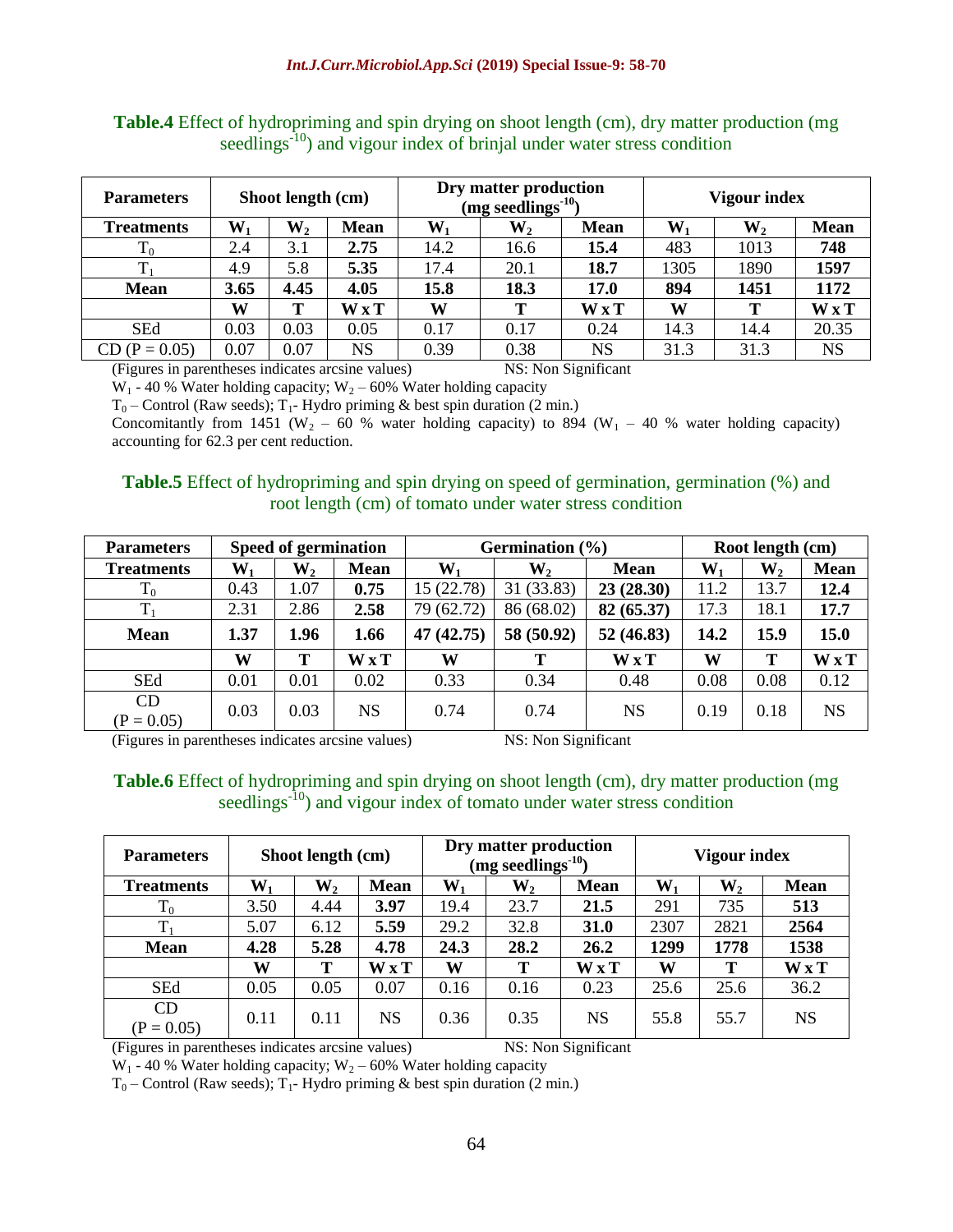**Plate.1** Effect of 'hydro priming and spin drying' on seed germination and seedling growth of chilli under water stress condition



**Plate.2** Effect of 'hydro priming and spin drying' on seed germination and seedling growth of muskmelon under water stress condition



**Plate.3** Effect of 'hydro priming and spin drying' on seed germination and seedling growth of tomato under water stress condition

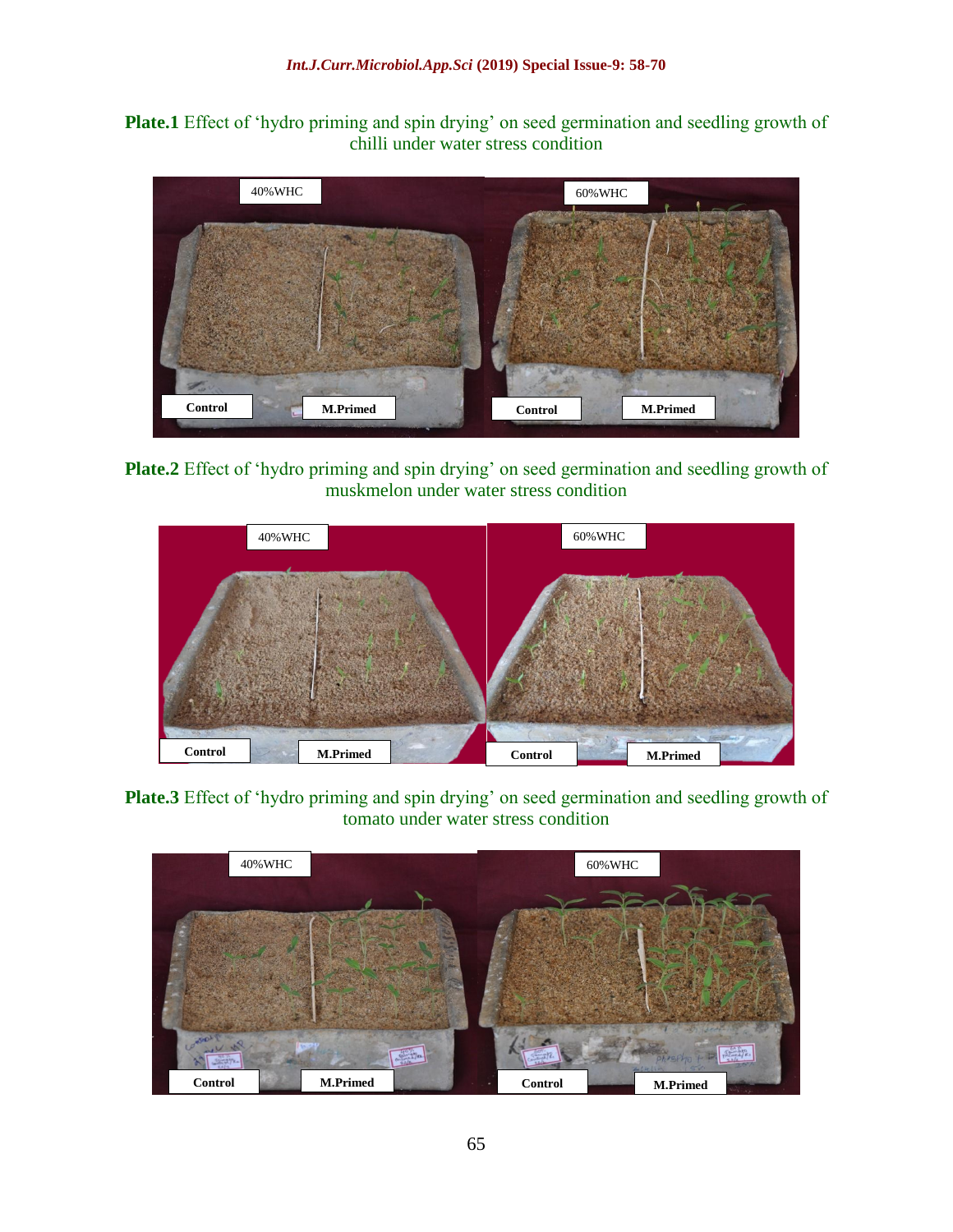|    | <b>Treatments</b>  | <b>Description</b>                                          |
|----|--------------------|-------------------------------------------------------------|
|    | Mechanized priming | The best spin drying duration (Hydropriming $48h + 1$ min.) |
| T0 | Control            | Unprimed raw seeds                                          |

#### **Effect of seed priming on seed vigour under water stress conditions**

#### **Estimation of water holding capacities**

| Water holding capacity $(\% )$ | Water $(ml)$ /kg of sand |
|--------------------------------|--------------------------|
|                                |                          |
| 50                             | 180                      |

### **Vigour index**

Highly significant variations were observed in vigour index due to hydropriming  $+$  spin drying treatments (T), and water holding capacities and their interaction (T x W) was nonsignificant.

The analysis of variance revealed highly significant improvement in seeds hydroprimed + spin dried for 2 min.  $(T_1)$ with a mean vigour index of 1597 over the  $(T_0)$  non primed seeds (748). Among the water holding capacities, the mean vigour index value reduced

#### **Tomato (Table 5 & 6)**

#### **Speed of emergence**

The analysis of variance showed highly significant difference in speed of emergence due to water holding capacity (W), hydropriming  $+$  spin drying treatments (T) and the interaction between the factors was nonsignificant.

Among the water holding capacity treatments, 60 per cent found to be superior with the mean value of 1.96, than 40 per cent water holding capacity (1.37). Hydroprimed + spin dried for 2 min. showed quickest germination (2.58) over the control seeds (0.75).

## **Germination (%)**

The analysis of variance showed highly significant difference in germination due to hydropriming  $+$  spin drying treatments  $(T)$ and water holding capacities (W). Whereas, the interaction between T x W was nonsignificant.

Among the different water holding capacities, 60 per cent water holding capacity was found to be significant with the mean germination of 58 per cent, over the 40 per cent water holding capacity (47 %). Among the treatments (T) highly significant difference was found in hydroprimed + spin dried for 2 min. with mean germination of 82 per cent, over the control seeds (23 %).

## **Root length (cm)**

The differences in root length were highly significant due to hydropriming  $+$  spin drying treatments (T), water holding capacities (W). Whereas, the interaction between T x W was nonsignificant.

Among the treatments, seeds hydroprimed + spin dried for 2 min. produced longest root of 17.7 cm. whereas the nonprimed seeds recorded the shortest root length of 12.4 cm. As the water holding capacity advanced  $(W_1)$ to  $W_2$ ), the root length was increased significantly from 14.2 to 15.9 cm.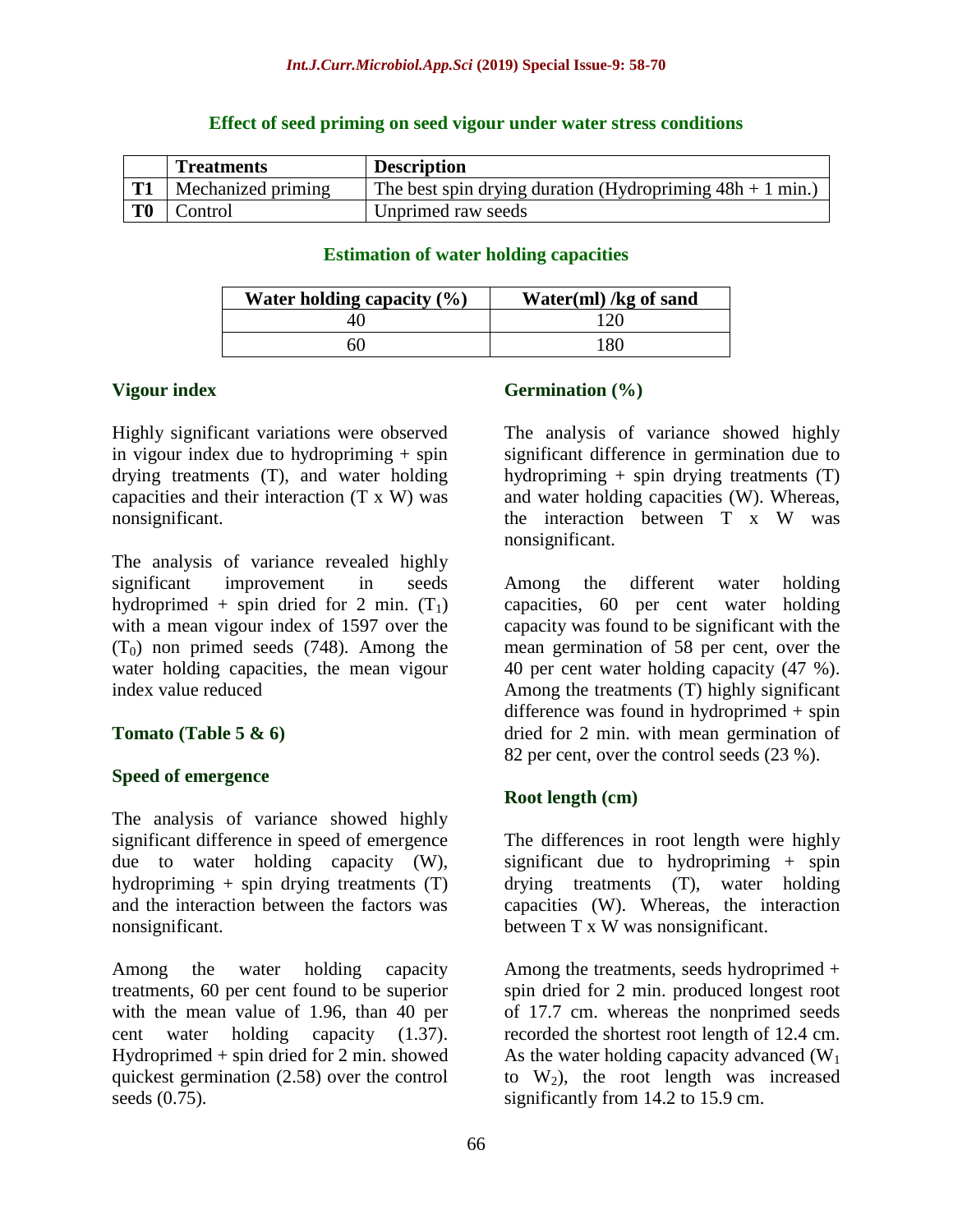## **Shoot length (cm)**

The shoot length of the seedlings showed highly significant differences due to hydropriming  $+$  spin drying treatments  $(T)$ , water holding capacities (W). Whereas, the interaction between T x W was nonsignificant. The seedlings obtained from hydropriming + spin drying for 2 min. recorded the maximum shoot length (5.59 cm). Whereas the minimum mean value was recorded by nonprimed seed (3.97 cm). Over the 40 per cent and 60 per cent water holding capacities advanced, the mean shoot length increased significantly from 4.28 to 5.28 cm.

## **Dry matter production (mg seedlings-10)**

The differences in dry matter production of seedlings were highly significant due to hydropriming + spin drying treatments (T) and water holding capacities (W) and for their interaction between T x W was nonsignificant. Among the treatments (T), seeds hydroprimed + spin dried for 2 min. produced the highest dry matter production of (31.0 mg), while the lowest dry matter was produced by nonprimed seeds (21.5 mg). As the water holding capacity advanced from 40 per cent to 60 per cent the increase in dry matter production was noticed from 24.3 to 28.2 mg.

## **Vigour index**

Highly significant variations were observed in vigour index due to hydropriming  $+$  spin drying treatments (T), and water holding capacities and their interaction (T x W) was nonsignificant. The analysis of variance revealed highly significant improvement in seeds hydroprimed + spin dried for 2 min.  $(T_1)$  with a mean vigour index of 2564 over the  $(T_0)$  non primed seeds (513). Among the water holding capacities, the mean vigour

index value reduced concomitantly from 1778 (W<sub>2</sub> – 60 % water holding capacity) to 1299 (W<sub>1</sub> – 40 % water holding capacity) accounting for 36.9 per cent reduction.

In the present study, a lab experiment was conducted under 40 per cent and 60per cent water holding capacities to evaluate the performance of spin dried seeds of chilli, brinjal and tomato. In chilli hydroprimed  $+1$ min. spin dried seeds showed 321.8 per cent increase in speed of germination over untreated seeds, while the same parameter under 60 per cent water holding capacity revealed 90.0 per cent hike over 40 per cent water holding capacity. Among the interactions between water holding capacities and the treatments, hydroprimed + 1 min. spin dried seeds sown in 60 per cent water holding capacity was found to be superior followed by hydroprimed  $+ 1$  min. spin dried seeds sown in 40 per cent water holding capacity (Plate 1). In brinjal 101.9 per cent increase in speed of emergence was noticed inhydroprimed  $+2$  min. spin dried seeds over non primed seeds and 61.8 per cent increase was noticed in 60 per cent water holding capacity over 40 per cent water holding capacity (Plate 2). Tomato seeds hydroprimed + 2 min. spin dried revealed 244.0 per cent increase in speed of emergence over nonprimed seeds and 43.0 per cent hike was noticed in 60 per cent water holding capacity over 40 per cent water holding capacity (Plate 3).

The germination potential is the basic requirement for any seeds. The viability and vigour are the two important factors of seed quality and they go hand in hand while judging the seed quality. The results of the present study indicated that chilli seeds hydroprimed + spin dried for 1 min. had maintained the germination at higher level by recording 240.9 per cent higher over nonprimed seeds, while under 60 per cent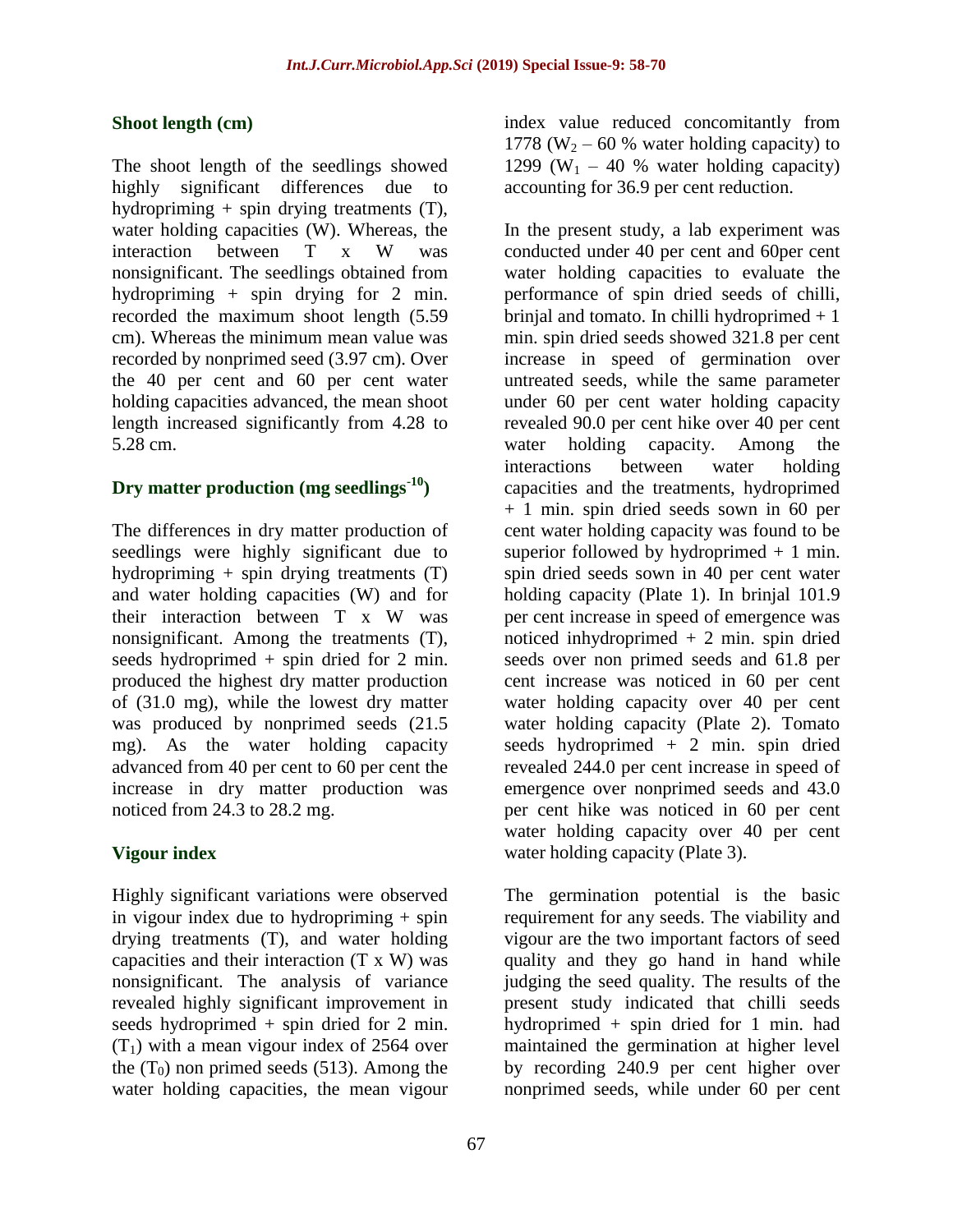water holding capacity the germination was found to be increase at 95.7 per cent over 40 per cent water holding capacity. Among the interactions between the water holding capacities and treatments, seeds hydroprimed + spin dried for 1 min. sown in 60 per cent water holding capacity recorded significant germination per cent followed by seeds hydroprimed + spin dried for 1 min. sown in 40 per cent water holding capacity. In brinjal 56.1per cent increase in germination was noticed in hydroprimed  $+2$ min. spin dried seeds over non primed seeds and 32.9 per cent increase was noticed in 60 per cent water holding capacity over 40 per cent water holding capacity. Tomato seeds hydroprimed + 2 min. spin dried revealed 130.9 per cent increase in germination over nonprimed seeds and 19.1 per cent hike was noticed in 60 per cent water holding capacity over 40 per cent water holding capacity.

The results on physiological vigour parameters expressed that all the treatments exert a negative association with the water stress condition. The seedling growth parameters observed *viz.,* root length, shoot length, dry matter production and vigour index showed a positive response to the spin drying treatment, which were higher compared to control seeds.

Hydropriming have profound effects on germination rate and uniformity in emergence of seedlings specifically under stressful conditions (Wahid *et al.,* 2007). Similarly significant improvement in germination and early growth of wheat (cv. Darab) due to hydropriming treatment, soaking seeds for 36 h resulted in in vigourate of germination under salinity and drought stress as well as normal conditions (Hamid *et al.,* 2010). The germination improvement with hydropriming might be due to hydrolysis of complex nutrients into

simple sugars that are readily utilized in the synthesis of auxins and proteins. The auxins so produced help to soften cell walls to facilitate growth and the proteins readily utilized in the production of new tissues (Sabongari and Aliero, 2004). The beneficial effects of hydropriming have been attributed to the mobilization in embryonic tissues of enzyme activities required for rapid seed germination and of compounds such as free amino acids, proteins, and soluble sugars from storage organs (Ashraf and Foolad, 2005).

# **Conclusion**

The seeds were evaluated for drought resistance of hydroprimed + spin dried seeds of twelve vegetable crops as compared with nonprimed seeds under 40 and 60 percent water holding capacities. The result revealed that chilli seeds spin dried for 1min. and 2 min. for brinjal and tomatoshowed321.8, 244.0 and 168.4per cent faster emergence as compared to nonprimed seeds. Among the two water holding capacities *viz.,* 40 and 60 per cent in co-ordinance with the above said crops in sequence, 60 per cent water holding capacity recorded 90.0, 61.8 and 43.1 percent increase in speed of emergence over non primed seeds, respectively. All the above said crops in sequence hydroprimed+ spin dried seeds recorded the germination at higher level by 240.9, 56.1 and 130.9 per cent over nonprimed seeds.

The salient findings of the study as follows:

The hydroprimed seed subjected to spin drying can able to survive even under water stress condition.

Significant difference was observed in seed quality parameters in 'hydroprimed + spin dried seeds' over conventional priming and nonprimed seeds.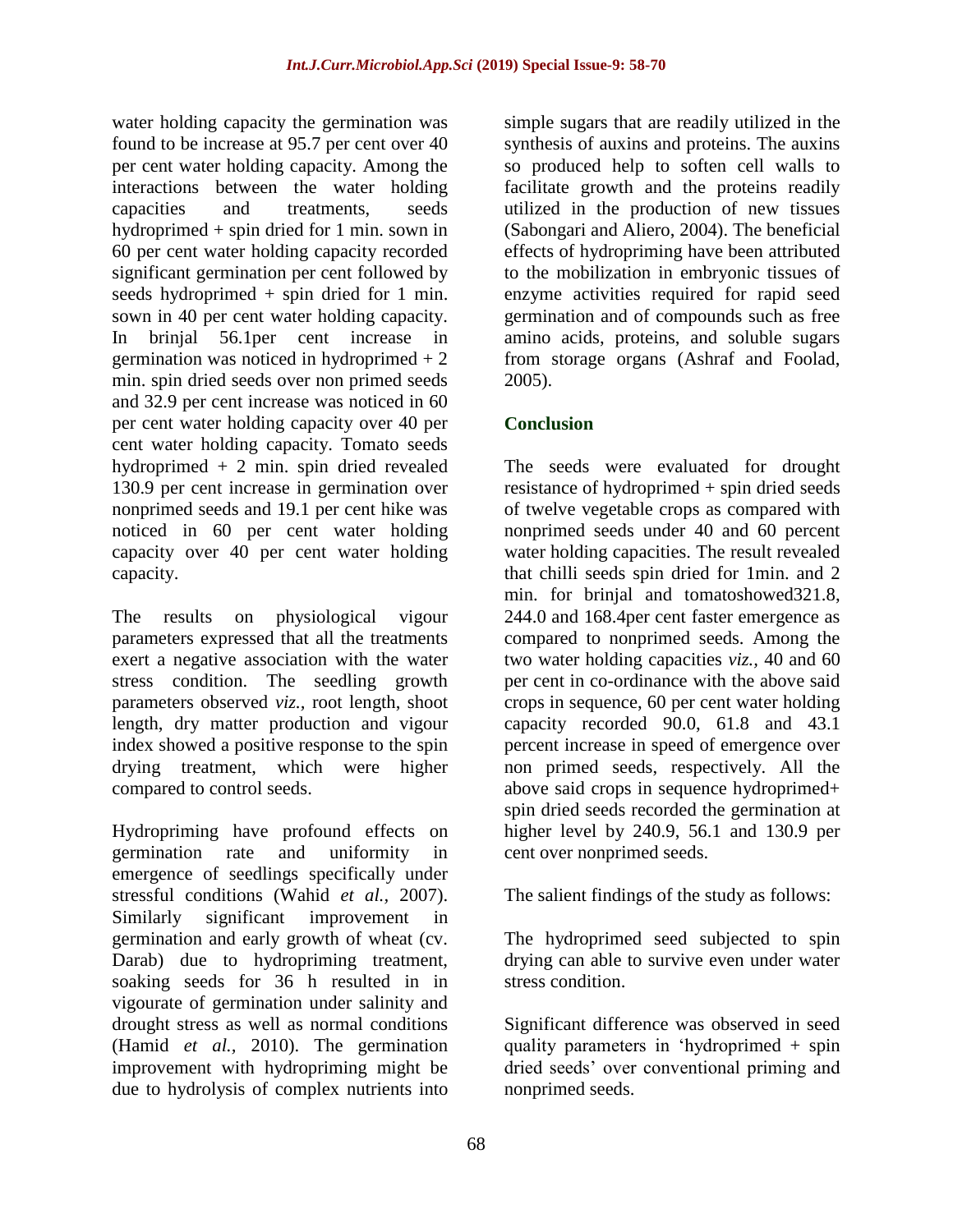## **References**

- Abdalla, M.M. and N.H. El-Khoshiban. 2007. The influence of water stress on growth, relative water content, photosynthetic pigments, some metabolic and hormonal contents of two *Triticium aestivum* cultivars. J. Appl. Sci. Res., 3(12): 2062-2074.
- Abdul-Baki, A.A. and J.D. Anderson. 1973. Vigour determination of soybean seeds by multiple criteria. Crop Sci., 13: 630-633.
- Ashraf, M., and M.R. Foolad, 2005. Presowing seed treatment - a shotgun approach to improve germination, plant growth and crop yield under saline and non-saline conditions. Adv. Agron., 88: 223–271.
- Chen, K. and R. Arora. 2013. Priming memory invokes seed stress-tolerance. Environmental and Experimental Botany, 94: 33– 45.
- Dhanda, S.S., G.S. Sethi, and R.K. Behl.2004. Indices of drought tolerance in wheat genotypes at early stages of plant growth. J. Agron. Crop. Sci., 190(1): 6-12.
- Farooq, M., S. M. A. Basra, A. Wahid, Z. A. Cheema, M. A. Cheema and A. Khaliq. 2008. Physiological Role of Exogenously Applied Glycinebetaine to Improve Drought Tolerance in Fine Grain Aromatic Rice (*Oryza sativa*  L.). J. Agronomy & Crop Science, 194: 325–333.
- Gamze, O., D.K. Mehmet and A. Mehmet. 2005. Effects of salt and drought stresses on germination and seedling growth of pea (*Pisum sativum* L.). Turk. J. Agric. for., 29: 237-242.
- Gupta, P.C. 1993. Seed vigour testing. Hand book of seed testing. Quality control and research Dev., New Delhi. P. 243.
- Hamid, A., M.R. Edalatpishe, and A. Gholami. 2010. The Effect of

Hydropriming and Halopriming on Germination and Early Growth Stage of Wheat (*Triticum aestivum* L.). International J. Biological, Biomolecular, Agricultural, Food and Biotechnological Engineering, 4: 8-11.

- ISTA, 2007. International rules for seed testing. Seed Sci. & Technol., 27: 27 – 32.
- Jaleel, C.A., P. Manivannan, B. Sankar, A. Kishorekumar, R. Gopi, R. Somasundaram and R. Panneerselvam. 2007. Water deficit stress mitigation by calcium chloride in *Catharanthus roseus*: effects on oxidative stress, proline metabolism and indole alkaloid accumulation. Colloids Surf B., 60(1): 110-116.
- Javid Nawaz, M. Hussain, A. Jabbar, G.A., Nadeem, M. Sajid, M. Subtain and I. Shabbir. 2013. Seed Priming A Technique. International J. Agriculture and Crop Sciences, 20(6): 1373-1381.
- Kaya, M.D., G. Okcu, M. Atak, Y. Cikili and O. Kolsarici. 2006. Seed treatments to overcome salt and drought stress during germination in sunflower (*Helianthus annuus* L.). Europ. J. Agronomy, 24: 291–295.
- Maguire, J.D. 1962. Speed of germination Aid in selection and evaluation of seedling emergence and vigour. Crop Sci., 2: 176-177.
- Ndunguru, J. and A. Rajabu. 2004. Effect of okra mosaic virus disease on the aboveground morphological yield components of okra. Sci. Hort., 99: 225-235.
- Panse, V. G. and P. V. Sukhatme. 1985. Statistical methods for agricultural workers. ICAR publication, New Delhi. P. 359.
- Sabongari, S. and B.L. Aliero. 2004. Effects of soaking duration on germination and seedling growth of tomato (*Lycopersicum esculentum* Mill.)